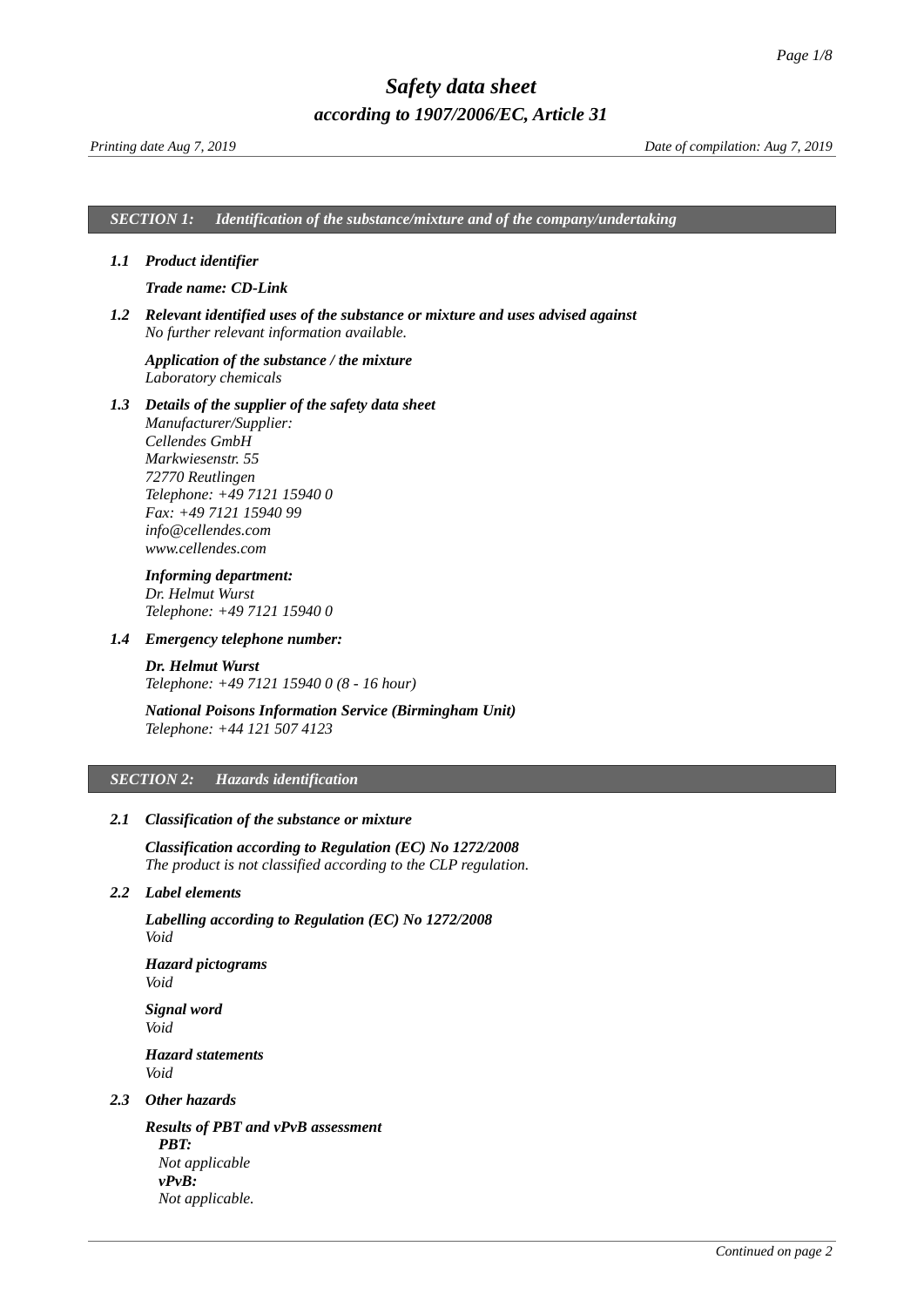### *Trade Name: [CD-Link](#page-0-0)*

*Printing date Aug 7, 2019 Date of compilation: Mar 15, 2017*

*(continued from page 1)*

### *SECTION 3: Composition/information on ingredients*

### *3.1 Substance*

*Description: modified polyethyleneglycol*

#### *Dangerous components: Void*

### *SECTION 4: SECTION 4: First aid measures*

### *4.1 Description of first aid measures*

### *General information No special measures required.*

### *After inhalation*

*Seek medical treatment in case of complaints.*

*After skin contact Instantly rinse with water.*

### *After eye contact Rinse opened eye for several minutes under running water. Then consult doctor.*

# *After swallowing*

*Seek immediate medical advice.*

*4.2 Most important symptoms and effects, both acute and delayed No further relevant information available.*

#### *Information for doctor*

*No particular measures are known - treat according to symptoms.*

*4.3 Indication of any immediate medical attention and special treatment needed No further relevant information available.*

### *SECTION 5: Firefighting measures*

### *5.1 Extinguishing media*

*Suitable extinguishing agents Use water spray, alcohol resistant foam, dry chemical or carbon dioxide*

*For safety reasons unsuitable extinguishing agents Not applicable*

- *5.2 Special hazards arising from the substance or mixture No further relevant information available.*
- *5.3 Advice for firefighters Wear self-contained breathing apparatus for firefighting, if necessary.*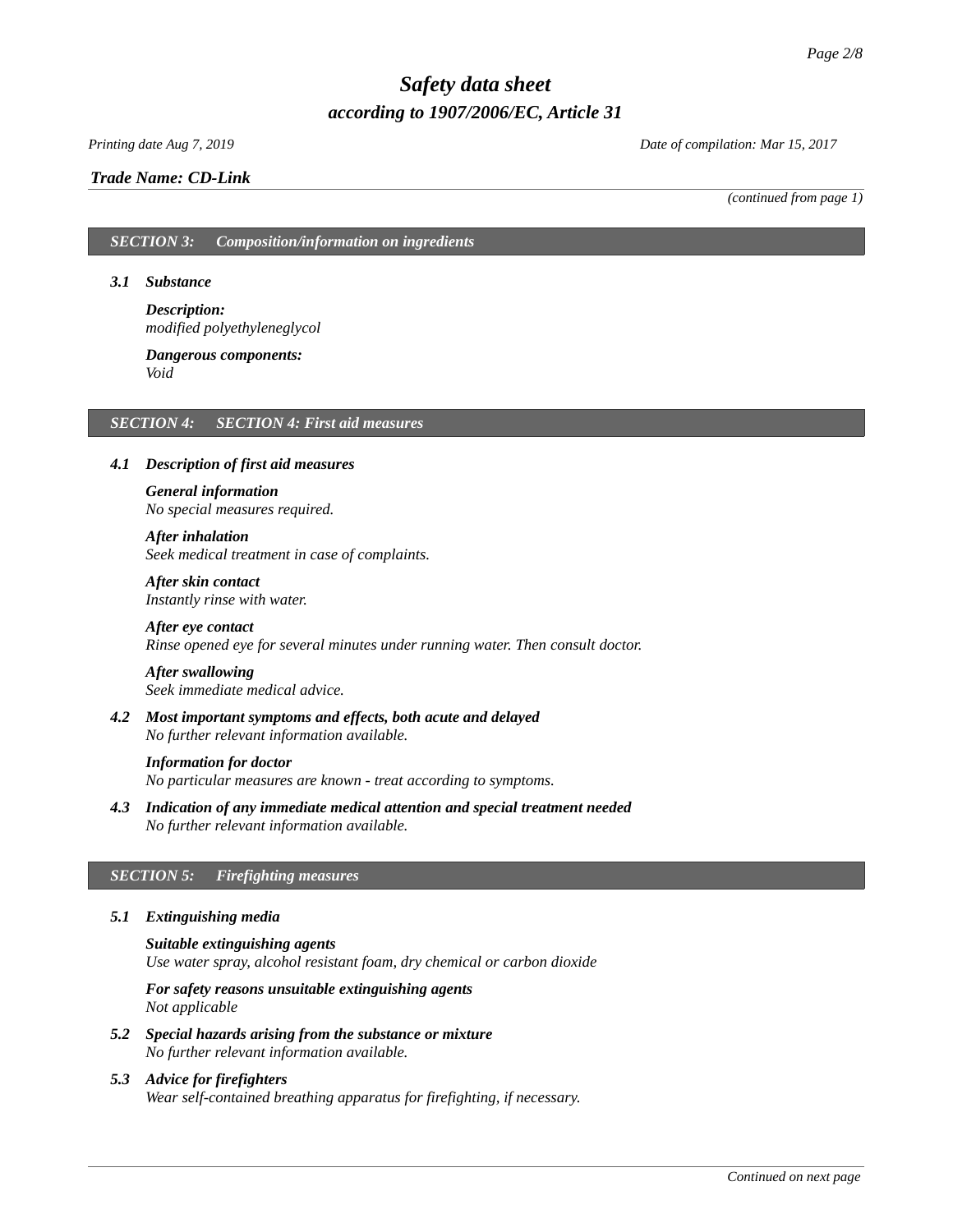### *Printing date Aug 7, 2019 Date of compilation: Mar 15, 2017*

### *Trade Name: [CD-Link](#page-0-0)*

*(continued from page 2)*

## *SECTION 6: SECTION 6: Accidental release measures*

- *6.1 Personal precautions, protective equipment and emergency procedures Avoid dust formation. Avoid breathing vapours For personal protectzion see Section 8*
- *6.2 Environmental precautions: No special measures required.*
- *6.3 Methods and material for containment and cleaning up: Sweep up and shovel. Keep in suitable container for disposal.*
- *6.4 Reference to other sections See Section 13 for information on disposal.*

### *SECTION 7: Handling and storage*

*7.1 Precautions for safe handling Provide appropriate exhaust ventilation at places where dust is formed. For precautions see Section 2.2.*

*Information about protection against explosions and fires: No special measures required.*

*7.2 Conditions for safe storage, including any incompatibilities*

### *Storage*

*Requirements to be met by storerooms and containers: ≤2 months: 4°C >2 months: -20°C Information about storage in one common storage facility: Not required. Further information about storage conditions: None. Storage class 13*

*7.3 Specific end use(s)*

*No further relevant information available.*

### *SECTION 8: Exposure controls/personal protection*

*8.1 Control parameters*

*Components with workplace control parameters*

*8.2 Exposure controls*

*Appropriate engineering controls General industrial hygiene practice*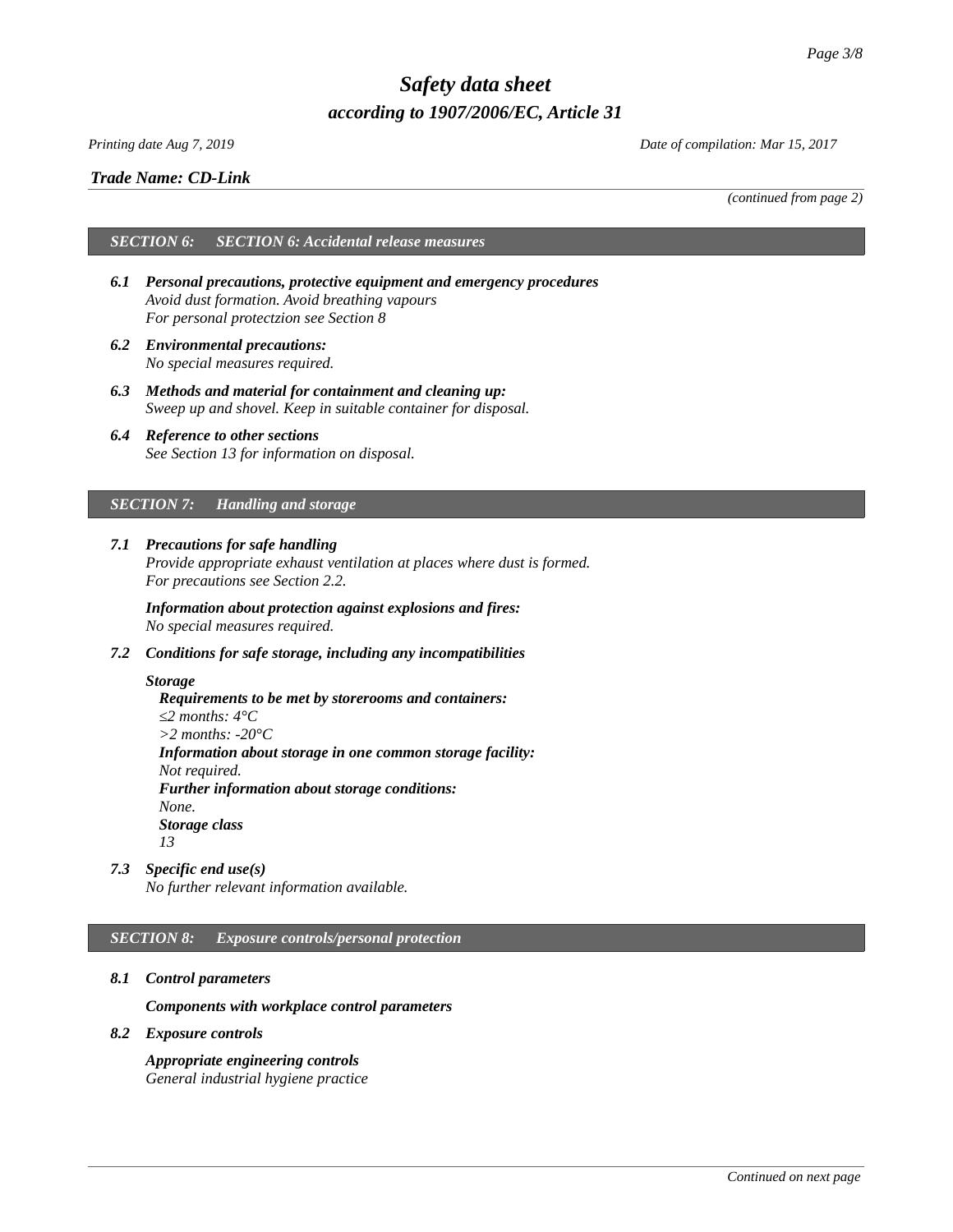### *Trade Name: [CD-Link](#page-0-0)*

*Printing date Aug 7, 2019 Date of compilation: Mar 15, 2017*

*(continued from page 3)*

*Personal protective equipment General protective and hygienic measures The usual precautionary measures should be adhered to general rules for handling chemicals. Breathing equipment: Not required. Protection of hands:*



The glove material has to be impermeable and resistant to the product/ the substance/ the preparation. *Selection of the glove material on consideration of the penetration times, rates of diffusion and the degradation*

### *Material of gloves Nitrile rubber, NBR Butyl rubber, BR Recommended thickness of the material:*

*≥0.10 mm*

*The selection of the suitable gloves does not only depend on the material, but also on further marks of quality and varies from manufacturer to manufacturer. As the product is a preparation of several substances, the resistance of the glove material can not be calculated in advance and has therefore to be checked prior to the application.*

### *Penetration time of glove material*

*The exact break trough time has to be found out by the manufacturer of the protective gloves and has to be observed.*

### *As protection from splashes gloves made of the following materials are suitable: PVC gloves Not suitable are gloves made of the following materials:*

*Strong gloves Leather gloves*

*Eye protection:*



*Safety glasses recommended during refilling.*

*Not required. Body protection: Protective work clothing.*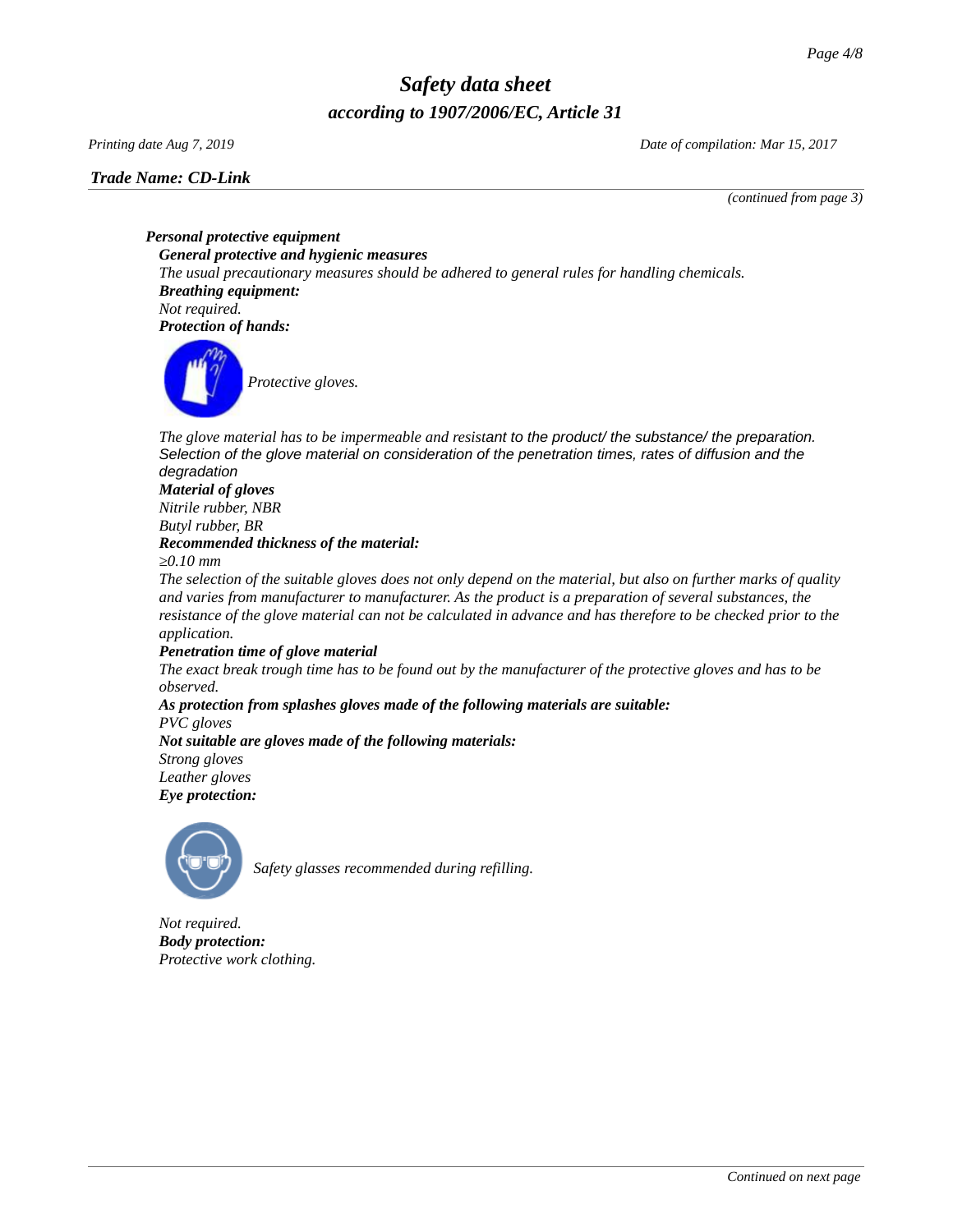### *Trade Name: [CD-Link](#page-0-0)*

*Printing date Aug 7, 2019 Date of compilation: Mar 15, 2017*

*(continued from page 4)*

# *SECTION 9: Physical and chemical properties*

## *9.1 Information on basic physical and chemical properties*

| <b>General Information</b>                              |                           |
|---------------------------------------------------------|---------------------------|
| Appearance:                                             |                           |
| Form:                                                   | Solid                     |
| Colour:                                                 | White                     |
| Odour:                                                  | Not determined            |
| <b>Odour threshold:</b>                                 | Not determined.           |
| pH-value:                                               | Not applicable            |
| Change in condition                                     |                           |
| Melting point/Melting range:                            | Not determined            |
| Boiling point/Boiling range:                            | Not determined            |
| <b>Flash point:</b>                                     | Not determined            |
| <b>Inflammability (solid, gaseous)</b>                  | Not determined            |
| <b>Ignition temperature:</b>                            |                           |
| Decomposition temperature:                              | Not determined            |
| Self-inflammability:                                    | Not determined            |
| Danger of explosion:                                    | Product is not explosive. |
| <b>Critical values for explosion:</b>                   |                           |
| Lower:                                                  | Not determined            |
| Upper:                                                  | Not determined.           |
| Vapour pressure at 20 $^{\circ}$ C:                     | Not determined            |
| <b>Density</b>                                          | Not determined            |
| <b>Relative density</b>                                 | Not determined            |
| <b>Vapour density</b>                                   | Not determined.           |
| <b>Evaporation rate</b>                                 | Not determined            |
| Solubility in / Miscibility with Water:                 | <b>Fully miscible</b>     |
| Partition coefficient (n-octanol/water): Not determined |                           |
| <b>Viscosity:</b>                                       |                           |
| dynamic:                                                | Not determined            |
| kinematic:                                              | Not determined            |
| $\mathbf{u}$ and $\mathbf{v}$ and $\mathbf{v}$          |                           |

*9.2 Other information No further relevant information available.*

## *SECTION 10: Stability and reactivity*

### *10.1 Reactivity*

*No further relevant information available*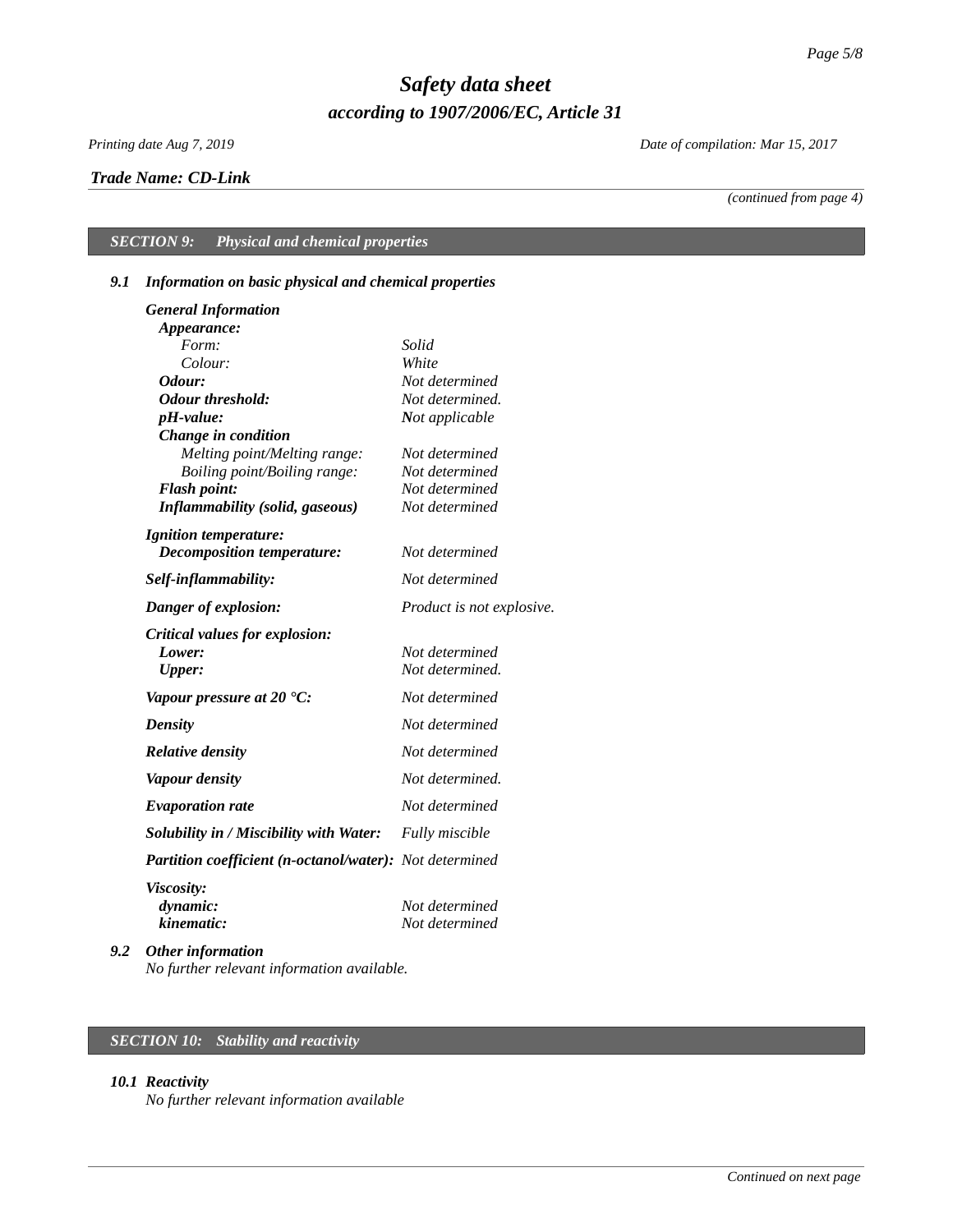### *Trade Name: [CD-Link](#page-0-0)*

*Printing date Aug 7, 2019 Date of compilation: Mar 15, 2017*

*(continued from page 5)*

- *10.2 Chemical stability Stable under recommended storage conditions*
- *10.3 Possibility of hazardous reactions No data available*
- *10.4 Conditions to avoid No further relevant information available.*
- *10.5 Incompatible materials: Strong oxidizing agents*
- *10.6 Hazardous decomposition products: In the event of fire: see Section 5*

### *SECTION 11: Toxicological information*

### *11.1 Information on toxicological effects*

- *Acute toxicity No data available*
- *Primary irritant effect: Skin corrosion/irritation No data available Serious eye damage/irritation No data available Respiratory or skin sensitisation No data available*

### *CMR effects (carcinogenity, mutagenicity and toxicity for reproduction)*

*Germ cell mutagenicity No data available Carcinogenicity IARC: No component of this mixture present at levels greater than or equal 0.1% is identified as probable, possible or confirmed human carcinogen by IARC*

# *Reproductive toxicity*

*No data available*

### *STOT-single exposure No data available*

*STOT-repeated exposure*

*No data available*

# *Aspiration hazard*

*No data available*

### *SECTION 12: Ecological information*

*12.1 Toxicity*

*No data available*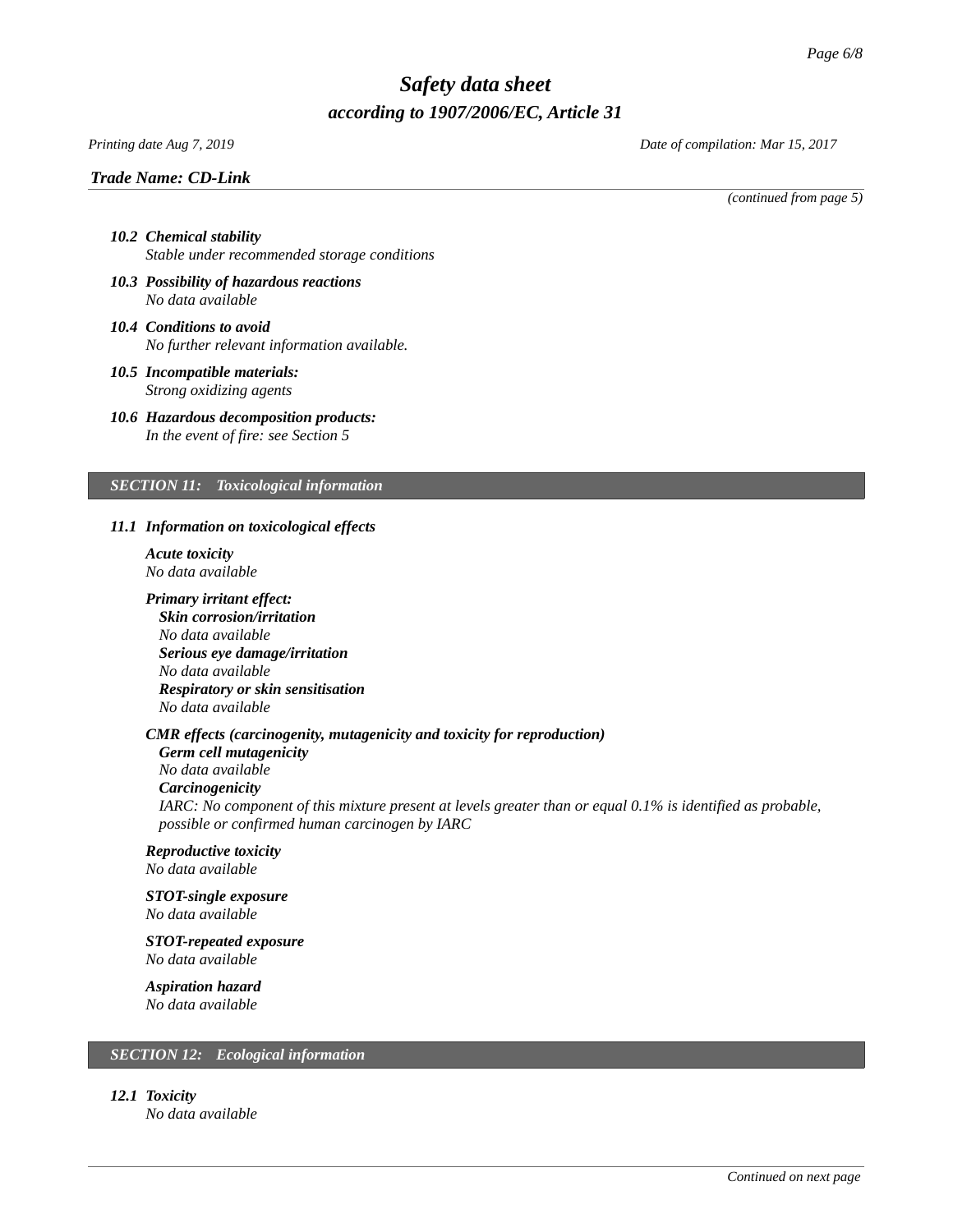### *Printing date Aug 7, 2019 Date of compilation: Mar 15, 2017*

### *Trade Name: [CD-Link](#page-0-0)*

*(continued from page 6)*

- *12.2 Persistence and degradability No data available*
- *12.3 Bioaccumulative potential No further relevant information available.*
- *12.4 Mobility in soil No further relevant information available.*

### *12.5 Results of PBT and vPvB assessment*

*PBT: Not applicable.*

*vPvB: Not applicable.*

### *12.6 Other adverse effects*

*No further relevant information available.*

### *SECTION 13: Disposal considerations*

#### *13.1 Waste treatment methods*

### *Product*

*Offer surplus and non-recyclable solutions to a licenced disposal company*

#### *Contaminated packagings:*

*Disposal must be made according to official regulations.*

### *SECTION 14: Transport information*

*14.1 UN-Number*

*ADR, ADN, IMDG, IATA Void*

*14.2 UN proper shipping name*

*ADR, ADN, IMDG, IATA Void*

*14.3 Transport hazard class(es)*

*ADR, ADN, IMDG, IATA Class Void*

*14.4 Packing group*

*ADR, IMDG, IATA Void*

*14.5 Environmental hazards: Not applicable.*